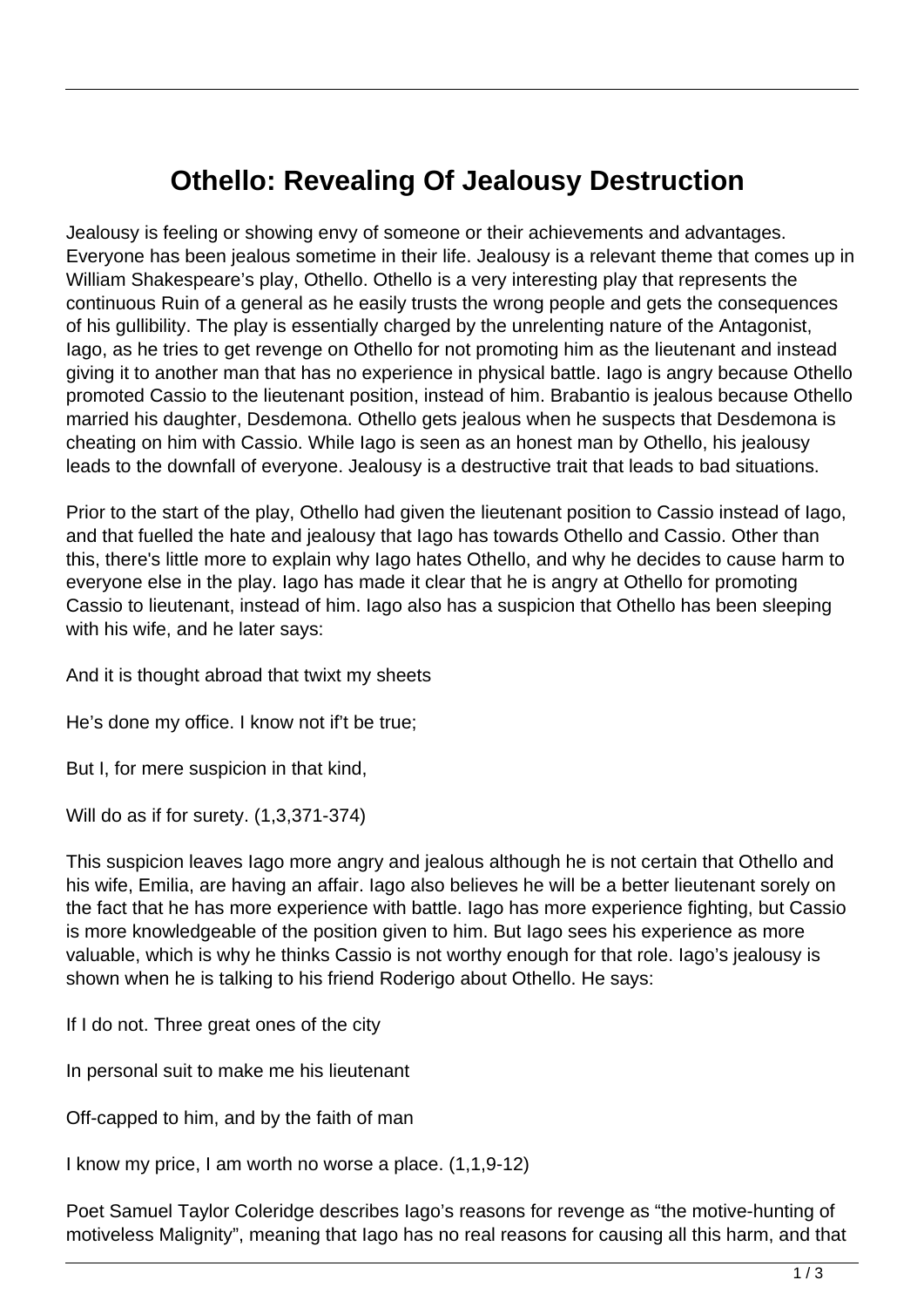he is just evil. He also describes Iago as "a being next to Devil, only not quite Devil". Iago's ability to cause havoc without any form of remorse makes him more horrifying, and it shows just how evil and self centered he is. Iago's jealousy causes him to do so much evil, without him thinking of anything he hopes to achieve when it's all over.

Desdemona and Othello appear to have a good and romantic relationship in the play. At the start of the play, they are loving and trusting, and they stood by each other the whole time before Iago got involved in their lives. Iago puts doubt and insecurity in the mind of Othello, and it changes the way that Othello sees Desdemona. Othello gets jealous when Iago suggests that Desdemona has been cheating on him with his lieutenant Cassio, and his jealousy grows bigger when he is unable to find out the truth. The trust that he has for Desdemona diminishes, and he starts trusting Iago over his wife. Othello's jealousy drives him to ask for proof that Desdemona is cheating on him. Othello says to Iago:

I'll see before I doubt; when i doubt, prove;

And on the proof, there is no more but this

Away at once with love or jealousy. (3,3,204-206)

Othello claims that he won't get jealous if there is no proof that his wife is cheating on him, but he continues to think about it and the jealousy takes over him. Iago keeps planting negative thoughts in Othello's head and that leaves him frustrated and wanting an answer even more. Iago manipulates Othello even more by telling him to be careful about jealousy, Iago says:

O, beware, my lord, of jealousy.

It is a green-eyed monster which doth mock

The meat it feeds on. (3,3,178-180)

This statement plants jealousy even more into Othello's mind, specifically because it is coming from a man that he considers to be honest. Iago uses his reputation as an honest man as a tool to control the mind of Othello and the people around him. Foster insinuates that Iago uses the beliefs of other people about him to turn them against themselves, he tells them what he wishes them to know about, and then he creates a false circumstance that will turn his victims against each other. Othello eventually confronts Desdemona about cheating on him with Cassio. She tells him so many times that she has done nothing to deserve such accusation, but Othello still does not believe her and instead believes in Iago. Othello gets really angry at what he believes are lies coming from Desdemona, and his jealousy takes over him because he thinks she has been unfaithful to him, that he smothers her in their bed. His jealousy overtakes him and leads him to make the worst decision of the entire play.

Iago's jealousy goes on until the final moments of the play, he convinces his friend Roderigo to kill Cassio and gives him reasons to do it, but what Roderigo doesnt know is that Iago has been using him for his own benefit all this while and because roderigo is a gullible man, Iago is able to tell him anything and have him believe it. Iago stills sees Cassio as a threat to him and his jealousy for Cassio comes out even more when he says: